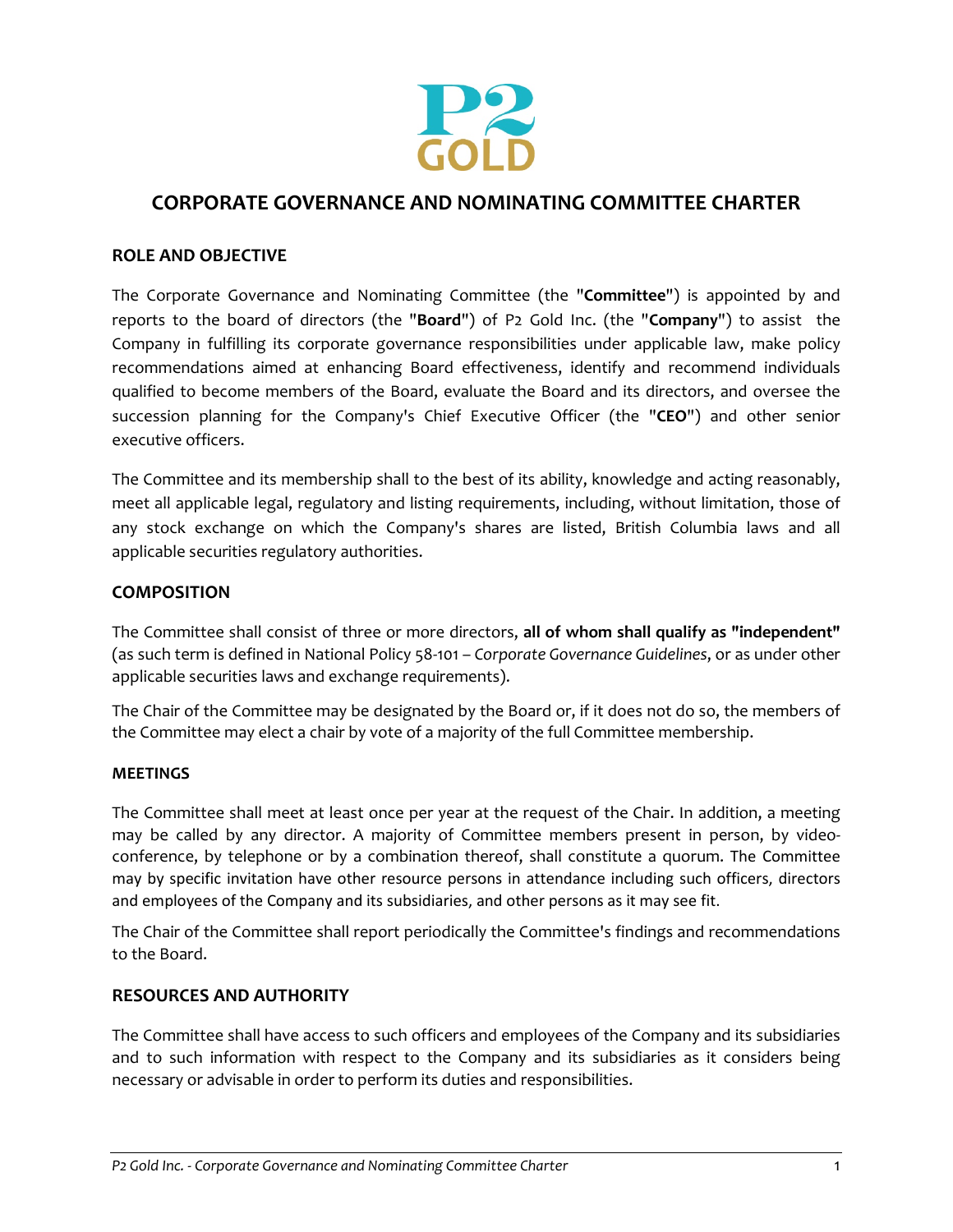The Committee shall have the authority to obtain advice and assistance from internal or external legal, accounting or other advisors and resources, as it deems advisable, at the expense of the Company.

# **RESPONSIBILITIES**

# **Chair**

To carry out its oversight responsibilities, the Chair of the Committee shall undertake the following:

- provide leadership to the Committee with respect to its functions as described in this Charter and as otherwise may be appropriate, including overseeing the logistics of the operations of the Committee;
- chair meetings of the Committee (unless not present, including in camera sessions), and reports periodically to the Board on the findings, activities and any recommendations of the Committee;
- ensure that the Committee meets on a regular basis and at least once per year;
- act as liaison and maintain communication with the Chair of the Board (or Lead Director, if an individual other than the Chair) and the Board to optimize and coordinate input from Board members, and to optimize the effectiveness of the Committee. This includes reporting to the full Board on all proceedings and deliberations of the Committee at the first meeting of the Board after each Committee meeting and at such other times and in such manner as the Committee considers advisable;
- report annually to the Board on the role of the Committee and the effectiveness of the Committee role in contributing to the objectives and responsibilities of the Board as a whole;
- oversee the structure, composition, membership and activities delegated to the Committee;
- ensure that resources and expertise are available to the Committee so that it may conduct its work effectively and efficiently and pre-approve work to be done for the Committee by consultants;
- facilitate effective communication between members of the Committee and management; and
- perform such other duties and responsibilities as may be delegated to the Chair by the Board from time to time.

## **Committee**

To carry out its oversight responsibilities, the Committee shall undertake the following:

## *Oversight of Corporate Governance Practices*

monitor compliance with the Company's corporate governance policies;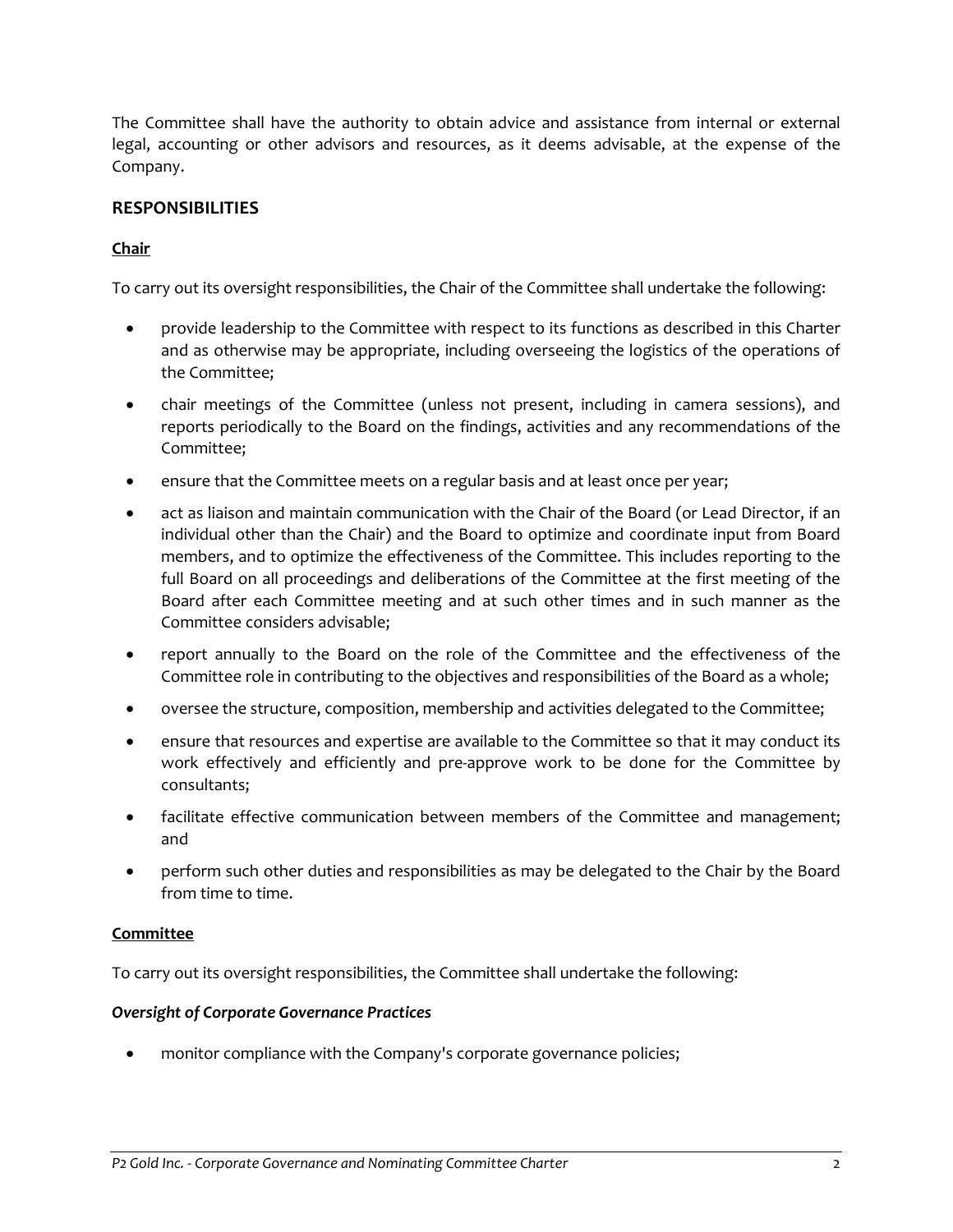- conduct a periodic review of the Company's corporate governance policies and make policy recommendations aimed at enhancing Board and Committee effectiveness;
- together with the Audit Committee, develop an appropriate code of business conduct and ethics (collectively, the "**Code of Conduct**") for the Company and review such Code of Conduct and approve changes, if necessary, on an annual basis;
- assist the Board in monitoring compliance with the Company's Code of Conduct**;**
- propose agenda items and content for submissions to the Board related to corporate governance issues and provide periodic updates on recent developments in corporate governance;
- conduct a periodic review of the relationship between management and the Board;
- oversee management's response to corporate governance issues as they arise;
- review on an ongoing basis the Company's approach to governance, and recommend the establishment of appropriate governance policies and standards in light of securities regulatory and stock exchange requirements;
- review corporate governance practices disclosure in any report which describes such practices;
- violations of the Code of Conduct may be reported in writing on a confidential basis to the Chair of the Committee. If such violations involve accounting matters, the Chair shall refer such violations to the Complaints Officer (as designated by the Company's Audit Committee) or, if none is designated, the Chair of the Audit Committee. The Chair of the Committee will investigate each matter so reported and recommend corrective disciplinary actions to the Board, if appropriate, up to and including termination of employment;
- oversee the structure, composition, membership and activities of the Board and its committees, including:
	- o annually review, and recommend to the Board, the establishment or abolition of committees of the Board, the size and composition thereof, appointments to each committee and any change to committee terms of reference;
	- $\circ$  consider the skill set, experience, functional expertise, qualities and diversity (including gender, age, ethnicity, and geographic background) of individual Board members;
	- o review annually the mandates and charters of the Board and each Board committee and all policies related to governance of the Company, and approve amendments as it believes are necessary or desirable; except, changes to the charter of the Committee shall be submitted to the Board for approval;
	- o ensure effective communication between management and the Board, particularly with respect to the provision of information to directors in a timely manner;